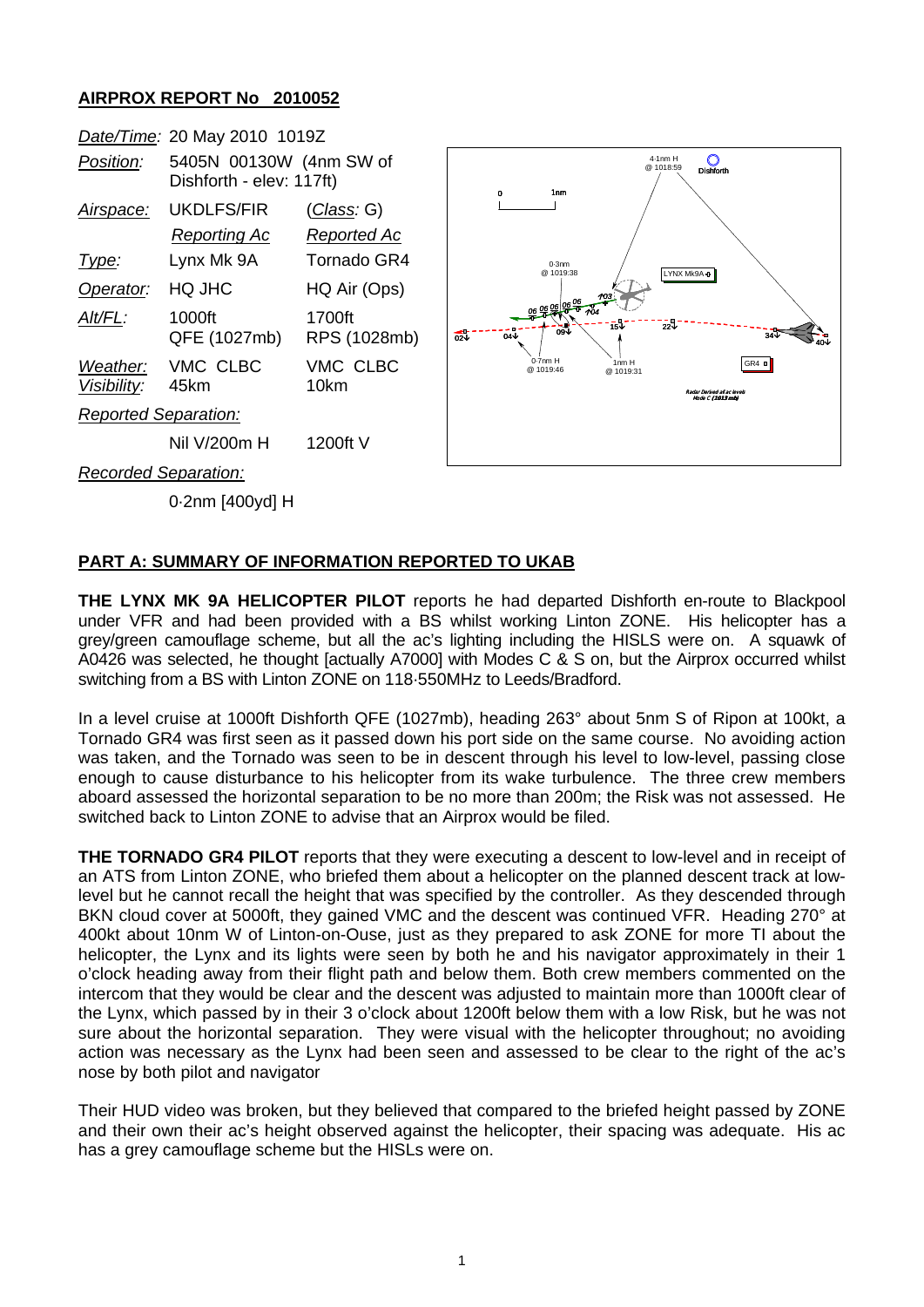**THE LINTON ZONE CONTROLLER** reports that his workload was 'medium to low' whilst operating the position with 235·2MHz – UHF and 118·550MHz - VHF. The GR4 crew was handed over from London MIL at FL145 for a let-down to low-level in the Linton area. When ready for descent, the GR4 crew was issued the Linton QFE (1029mb) and instructed to descend to 2500ft iaw the terrain safe level (TSL) and local airspace restrictions. The GR4 crew confirmed that they did not want the standard Linton MATZ crossing - 3nm to the N of the A/D E - W at 500ft QFE - and would maintain 3000ft QFE above the MATZ. At the same time a number of other ac were handed over for a TS or free-called and the Lynx was prenoted by Dishforth TOWER outbound via Newby Hall (a local reporting point) en-route to Blackpool. In accordance with standing regulations, the helicopter should have squawked A4530; however, when the Lynx crew called on VHF they reported squawking A7000 and the helicopter was never 'formally' identified, he thought. The Lynx pilot's initial call was 'stepped on' by traffic on UHF and he had to repeat his message. At this time, the GR4 was 5nm N of Linton, the crew confirming that they were VMC and visual with the surface. As the GR4 was indicating 4000ft and descending, TI was passed to the crew about the Lynx, he thought, as 'Traffic 12 o'clock - 3nm, indicating 700ft. This TI was acknowledged and the GR4 crew confirmed that they were happy to switch en-route, so they were given the Barnsley RPS (1028mb) and released. The Lynx crew reported changing to Leeds/Bradford APPROACH, but shortly afterwards returned to his frequency and asked if he had been working a Tornado. He replied that he had and that the GR4 crew had been given TI about his Lynx. The Lynx pilot then reported an Airprox with a horizontal separation of 500ft; he had been operating in VMC, below 1000ft, with a cloudbase in excess of 2000ft.

UKAB Note (1): The Transcription Unit was requested to review the Leeds/Bradford RT recording; it was confirmed that no transmissions of relevance were recorded.

**HQ AIR BM ATM SAFETY MANAGEMENT** reports that the GR4 was correctly identified on handover from LATCC (Mil) and placed under a TS by Linton ZONE. The Lynx crew called ZONE at 1017:48, approaching Newby Hall southbound at 500ft QFE (1027mb). Although the controller's report states the Lynx was never formally identified, the tape transcript reveals the controller did report to the pilot at 1018:06, that the helicopter was *"identified basic service".* The pilot then added that he was operating VFR squawking A7000, would be switching to Leeds shortly and "IFR from there". This was acknowledged by ZONE who reiterated the BS and passed the Barnsley RPS of (1028mb). At the time, the Lynx was not squawking the recognised Dishforth departure squawk of A4530, nor was the reported identification consistent with the position report method; however, this is not considered a causal factor. During the Airprox the GR4 crew was flying in VMC and in sight of the surface. ZONE identified that the Lynx's track would take them into close proximity with the GR4 and passed TI to the GR4 crew at 1019:00 about the Lynx, *"..Traffic 12 o'clock 2 miles opposite direction* [sic] *indicating 8 hundred feet";* at no point was TI given to the Lynx crew about the GR4. [UKAB Note (2): It is apparent that ZONE passed incorrect advice about the Lynx's course.]

As the Lynx crew was flying VFR under a BS, ZONE acted in accord with the service provided; however, best practice would have been to pass a warning to the Lynx crew about the presence of the GR4 approaching from astern.

UKAB Note (3): The Claxby Radar recording shows the Lynx Mk9 departing to the S of Dishforth squawking A7000 with Mode C before turning westerly. The GR4 approaches from the E in a continual descent through 4000ft (1013mb), which equates to an altitude of 4450ft BARNSLEY RPS (1028mb) at a range of 4·1nm from the Lynx. Maintaining a broadly westerly course, the GR4 closes from the Lynx's port quarter, the latter maintaining a level cruise at 600ft (1013mb) – about 1050ft RPS (1028mb) to a range of 0·3nm at 1019:38, when the GR4 is shown descending, 300ft above the helicopter. The GR4 overtakes the Lynx to port, in between sweeps, and is next shown indicating 200ft below, after descending through the Lynx's level into the helicopter's 11:30 - 0·7nm. The parallel track displacement is in the order of 0·2nm as the GR4 passed abeam the Lynx. The GR4 then opens on a steady track but the Lynx subsequently turns R into an apparent orbit.

**HQ JHC** comments that the Lynx crew did not assess the Risk of collision. It is assumed that the Captain filed an Airprox because the GR4 passed close enough to cause disturbance to his helicopter from its wake turbulence but it is not clear to what level the disturbance was.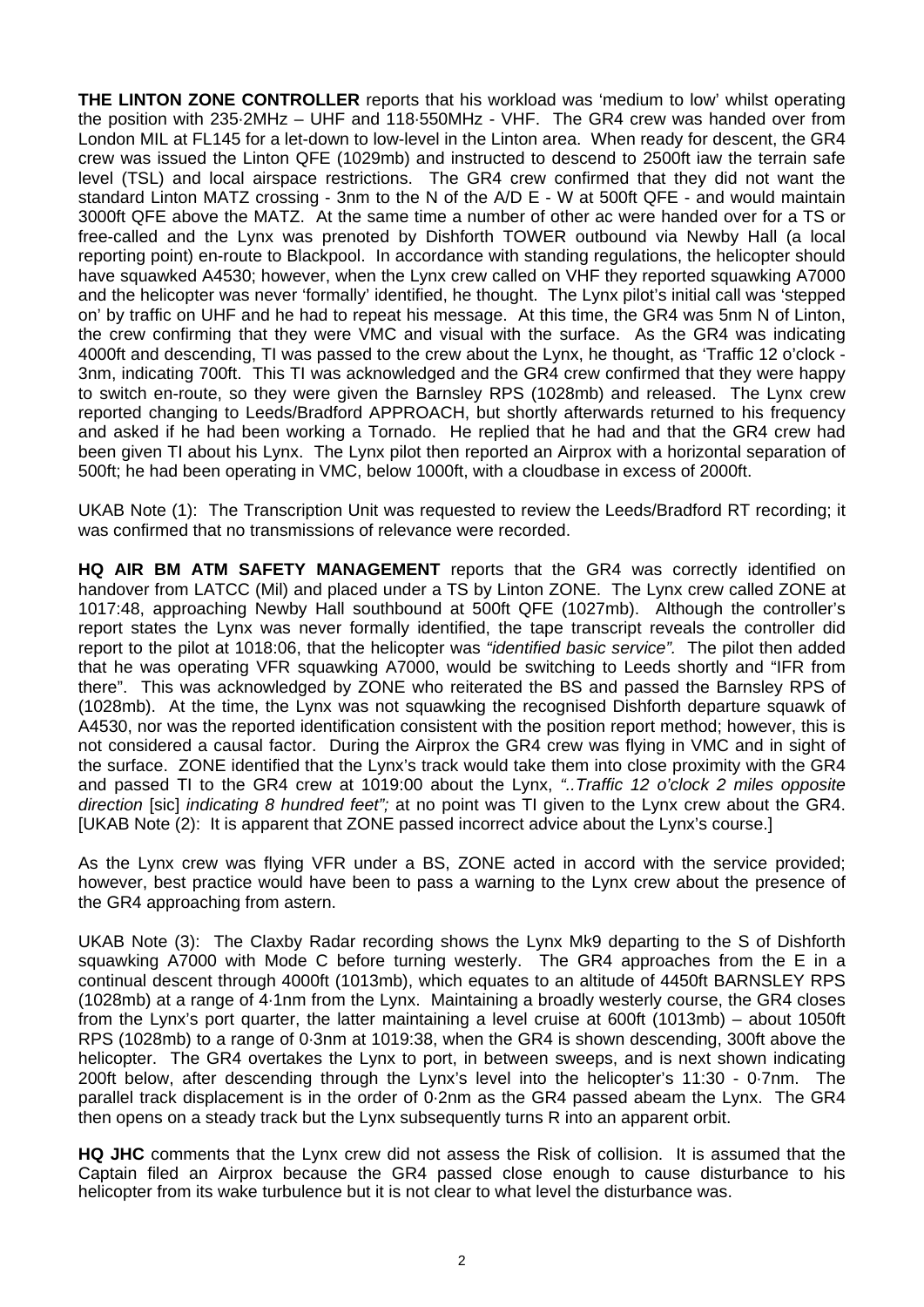It appears that the GR4 crew was convinced that they were not affecting the Lynx in any way. The GR4 pilot's report states that they were visual with the ac throughout and they attempted to adjust vertical separation but did not attempt to increase lateral separation. However, this increase in vertical separation did not lead the helicopter crew to believe that there was sufficient separation to avoid the wake turbulence having an effect. If the Lynx had been notified of the GR4 approaching from astern, he would have been prepared for the GR4 and the possibility of wake turbulence but the GR4 was in a better position to take any action.

**HQ AIR (OPS)** had no comment as the recorded and reported separation was in excess of 1000ft.

## **PART B: SUMMARY OF THE BOARD'S DISCUSSIONS**

Information available included reports from the pilots of both ac, transcripts of the relevant RT frequencies, radar video recordings, reports from the air traffic controller involved and reports from the appropriate ATC and operating authorities.

In the view of the Air Cmd fast–jet pilot Member, the separation accorded to the Lynx helicopter by the GR4 crew was satisfactory. Nevertheless, it was evident that with no prior warning from ATC the Lynx crew had been surprised by the appearance of the GR4. The JHC Member emphasised the potential hazard to helicopters from the wake turbulence of jets at close quarters but it was not evident whether the reported 'disturbance' to the helicopter from the GR4's wake was a definite hazard in this instance. Clearly the Board was charged with assessing the Risk of a collision between the two ac and not necessarily wake turbulence issues, however, the Board agreed that the Lynx pilot was entirely correct in reporting this Airprox so that the circumstances could be looked at for the benefit of the whole aviation community.

Members recognised that the Lynx crew, operating on VHF, would not have known at the time if the GR4 crew, operating on UHF, were visual with their helicopter as the jet overtook them to port and clearly at odds with the Rules of the Air. Controller Members agreed with HQ Air ATM Safety Management view that best practice would have been for ATC to pass a warning to the Lynx crew about the presence of the GR4 approaching from astern. In the absence of any technical ability to cross-couple ATC frequencies, the military terminal ATC Member spoke of local initiatives to put transit traffic onto the same VHF frequency where feasible, so that pilots might benefit from hearing other crews transmissions and improve their SA. This was in the same vein as a previous UKAB Safety Recommendation (2009-117) relating to ac in the visual cct operating on the same frequency, which had been accepted by the MOD. However, as the GR4 crew had not advised ZONE that they were visual with the helicopter, nor the controller questioned this, the Lynx crew would have been none the wiser here, so undoubtedly only a warning could have helped the Lynx crews SA. On the other hand, the Lynx crew were operating VFR under a BS and should not expect TI routinely. The Board was advised that a frequently used fast-jet low-level entry point lay to the W and helicopter crews should expect to encounter fast-jets in this vicinity, but plainly with this geometry the Lynx crew were unable to affect the outcome.

The GR4 crew having, the benefit of TI from ZONE, albeit partially incorrect, sighted the helicopter but the range of visual acquisition was not quoted. Nevertheless the GR4 crew had spotted it beforehand and it was only they that could choose what separation to afford the helicopter as they descended through its level. The radar recording shows that they passed about 400yd clear as they overtook the Lynx, but they were level with it as they passed abeam at the closest point, which had evidently caused the Lynx crew concern. Pilot Members opined that it would have been better airmanship to have afforded the helicopter a wider berth. The Board concluded therefore that this Airprox had been caused by the Tornado GR4 crew flying close enough to the Lynx to cause its crew concern, but that no Risk of a collision had existed in these circumstances.

## **PART C: ASSESSMENT OF CAUSE AND RISK**